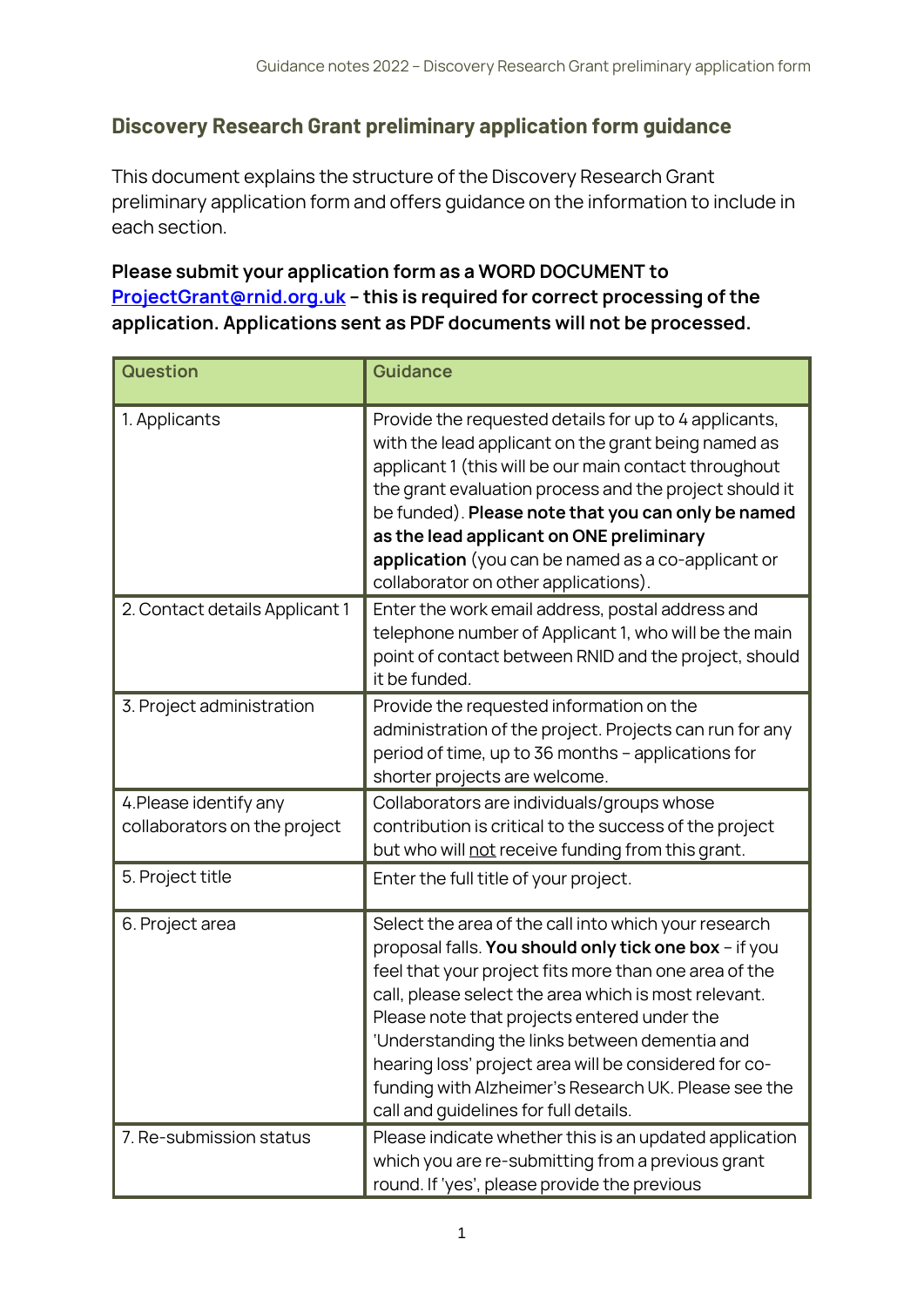|                                           | application's title, and the year (or years) in which it<br>has previously been submitted.                                                                                                                                                                                                                                                                                                                                                                                                                                                                                                                       |
|-------------------------------------------|------------------------------------------------------------------------------------------------------------------------------------------------------------------------------------------------------------------------------------------------------------------------------------------------------------------------------------------------------------------------------------------------------------------------------------------------------------------------------------------------------------------------------------------------------------------------------------------------------------------|
| 8. Please confirm that:                   | Tick the boxes to confirm that the stated criteria have<br>been met. Please note that it is very important that<br>all co-applicants and collaborators named on the<br>application have read it and are happy to be<br>included.                                                                                                                                                                                                                                                                                                                                                                                 |
| 9. Reviewers                              | Please suggest four possible external reviewers for<br>your full application, should you be invited to submit<br>one. We may choose to use alternative reviewers at<br>our discretion. It is important that you provide<br>suggestions for reviewers - if you do not, we will not<br>process your application further.<br>Please also indicate anyone who should not be<br>approached to provide a review and give a brief<br>explanation as to why they should not be approached.                                                                                                                               |
| <b>Description of proposed</b><br>project | The project description should be no more than 2<br>pages (excluding references, which should be<br>included at the end). Minimum font size should be 11pt<br>in either Arial or Times New Roman, single-spaced - if<br>the font size is smaller than this, or in a different font<br>to that specified, your application will be rejected. The<br>margins have been set to 2cm on each side - do not<br>change them; if the margins are changed, your<br>application will be rejected.                                                                                                                          |
|                                           | You are not required to include figures to support<br>your application - however, should you wish to<br>include them, you may include a maximum of two<br>figures. Please note that figures and their legends<br>must be included in the 2-page limit. Figures should<br>only be included where they are required to directly<br>support your application. If you are including figures,<br>and find that it is difficult to format them correctly<br>(this is sometimes a problem when part of a document<br>is restricted to editing of forms), you may submit your<br>project description as a separate file. |
|                                           | Provide answers to each of the questions as laid out in<br>the application form:                                                                                                                                                                                                                                                                                                                                                                                                                                                                                                                                 |
|                                           | 1.<br>What is your research question and hypothesis?<br>Why is your research question important for the<br>Project area you have selected in Section 6?<br>Briefly state the background to your project.<br>2.                                                                                                                                                                                                                                                                                                                                                                                                   |